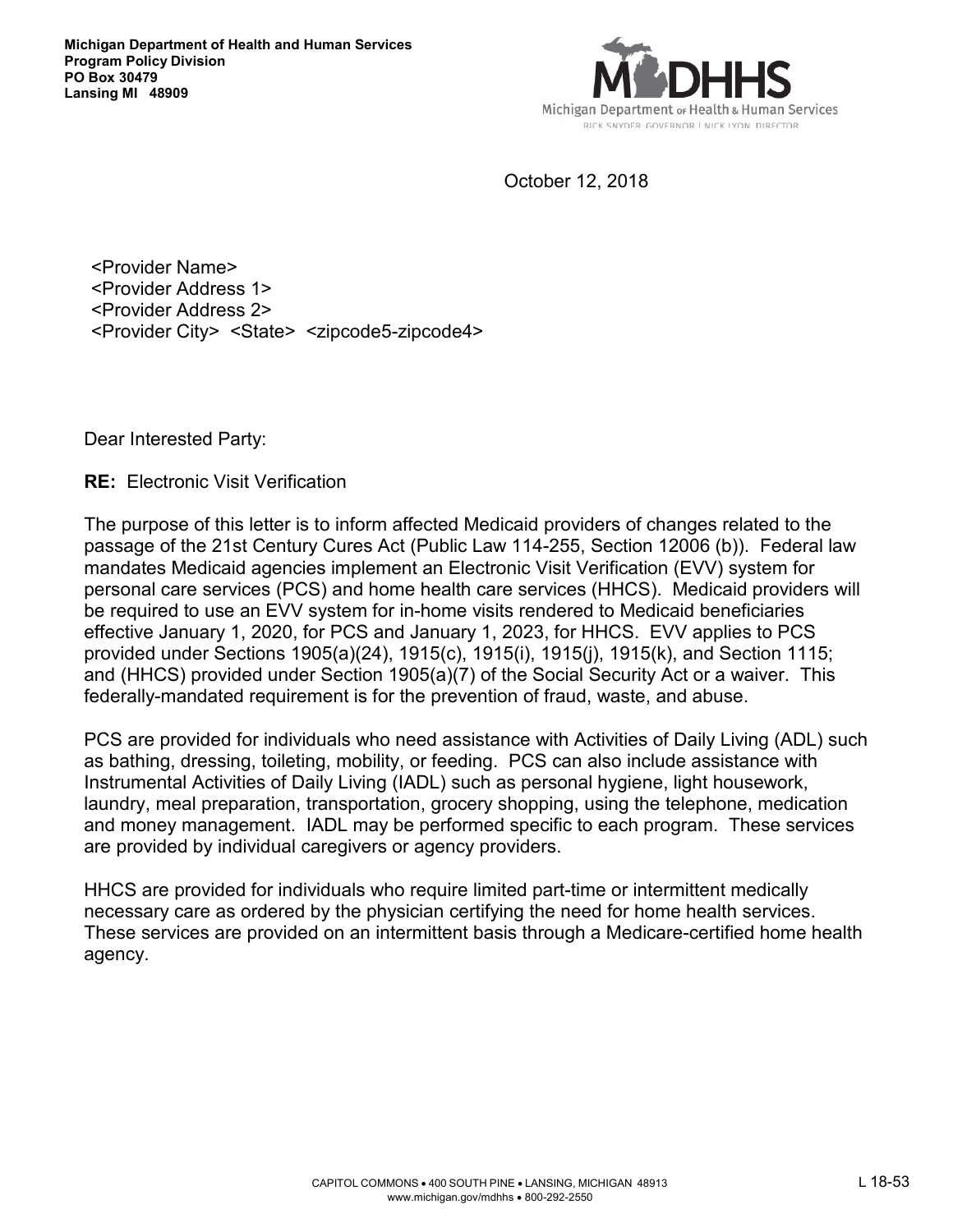L 18-53 October 12, 2018 Page 2 of 3

There are six required data elements that the EVV system must verify:

- Type of service performed;
- Individual receiving the service;
- Date of the service;
- Location of service delivery;
- Individual providing the service; and
- Times the service begins and ends.

The Michigan Department of Health and Human Services (MDHHS) has identified the following programs that will be affected by EVV:

- Home Help
- Home Health
- Children's Waiver\*
- Habilitation Supports Waiver\*
- Waiver for Children with Serious Emotional Disturbances\*
- MI Choice Waiver
- MI Health Link

\*These programs provide Behavioral Health Community Living Supports services.

## **EVV Exemptions**

The Centers for Medicare & Medicaid Services (CMS) has identified the following exemptions to EVV.

- PCS provided to inpatients or residents of a hospital, nursing facility, intermediate care facility for individuals with intellectual disabilities, or an institution for mental diseases;
- PCS provided in congregate residential settings where 24-hour service is available;
- Program of All-Inclusive Care for the Elderly (PACE); and
- Congregate settings that utilize per diem reimbursements.

MDHHS made the decision that the EVV system used for Michigan Medicaid will be an open vendor model, which is a hybrid model. In other words, MDHHS will develop an EVV product based on existing functionality of the Medicaid claim system that will be available to providers but will also accept input from systems that providers might already have in place. MDHHS will operate its own EVV system. Providers will have the option of using the MDHHS system or continuing to use their own EVV technology, meaning the open vendor model allows providers with existing EVV technology the flexibility to maintain use of their current systems.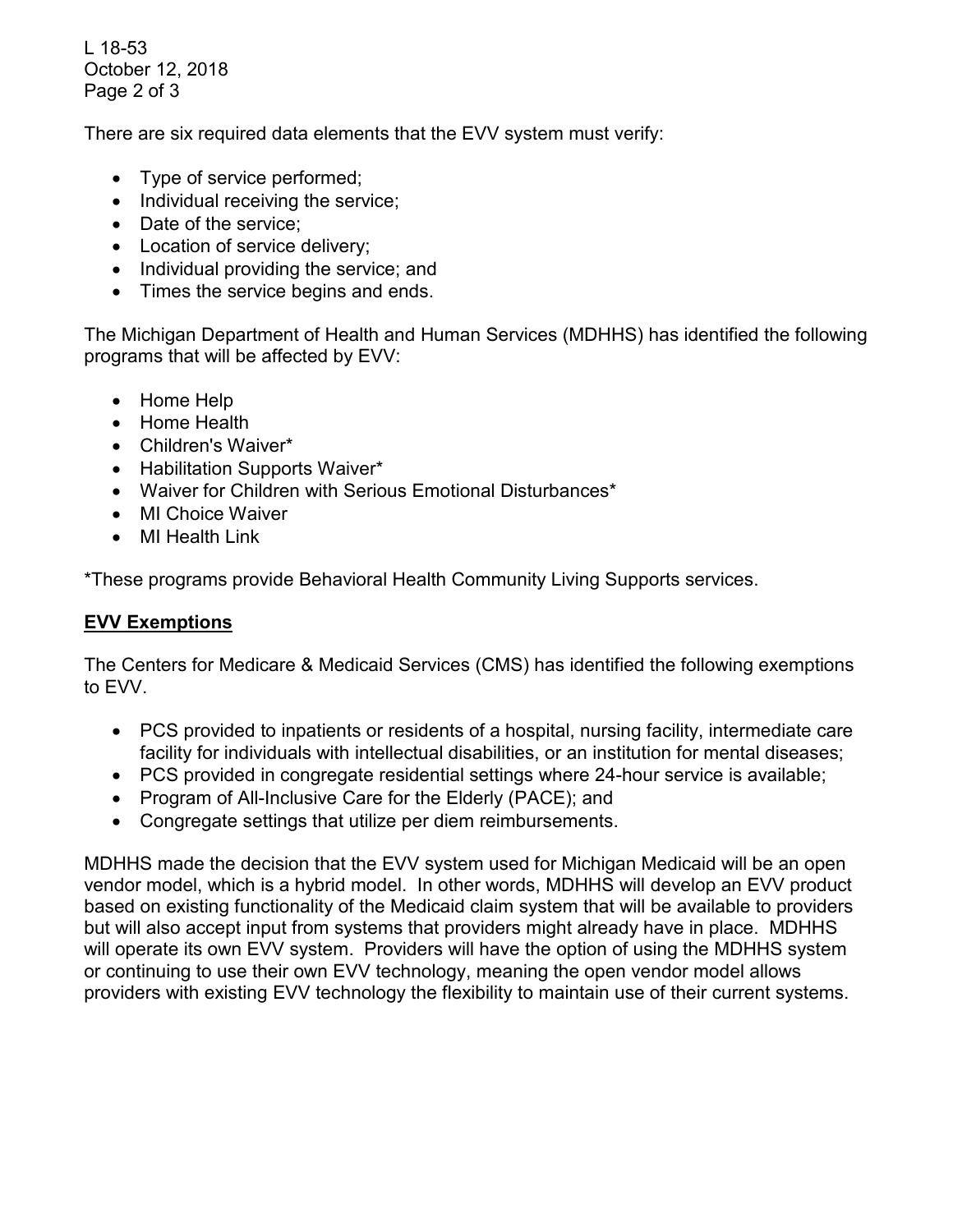L 18-53 October 12, 2018 Page 3 of 3

MDHHS has not made any decisions on the specifics on the EVV system such as:

- What the system might look like;
- How it will operate;
- What standards external systems must meet; or
- How EVV data might be shared with MDHHS from external systems.

At this time, no action is needed by providers or agencies. MDHHS will reach out to stakeholders for input. Providers are encouraged to stay informed and follow updates regarding EVV in Michigan through the website [www.Michigan.gov/EVV.](http://www.michigan.gov/EVV)

Questions regarding EVV can be submitted to MDHHS by email to [MDHHS-](mailto:MDHHS-EVV@Michigan.gov)[EVV@Michigan.gov.](mailto:MDHHS-EVV@Michigan.gov)

The MDHHS Medical Services Administration (MSA) notifies affected providers of policy changes and updates based on contact information in CHAMPS. Providers currently enrolled in CHAMPS may verify contact information by logging into CHAMPS and navigating to "Provider Basic Information" and "Primary Practice Location" to view email addresses. For steps on changing contact information; visit [www.Michigan.gov/Medicaidproviders](http://www.michigan.gov/Medicaidproviders) >> Provider Enrollment. For questions regarding or problems with changing contact information; Home Help providers should call 1-800-979-4662. All other providers should call the CHAMPS Provider Support Hotline at 1-800-292-2550.

An email ListServ is also available for providers wanting to receive automated announcements regarding the Michigan Medicaid Program (i.e., changes to policy, training opportunities, etc.). Providers may access subscription instructions on the MDHHS website at [www.michigan.gov/medicaidproviders](http://www.michigan.gov/medicaidproviders) >> click "ListServ Instructions" under Hot Topics. ListServ instructions are also attached to this correspondence.

Sincerely,

**inder** 

Kathy Stiffler, Acting Director Medical Services Administration